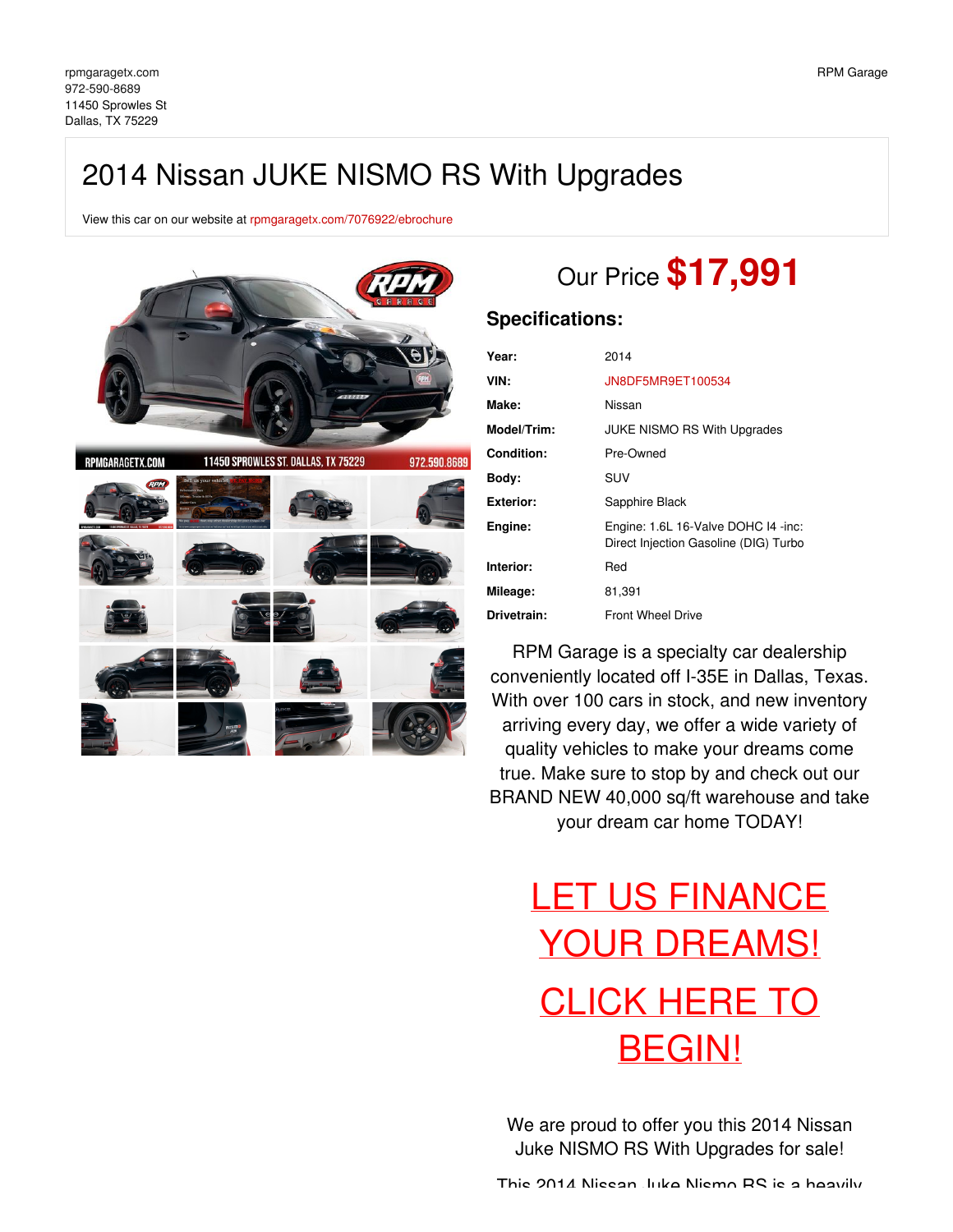This 2014 Nissan Juke Nismo RS is a heavily modified performance crossover like nothing else on the market. Under the hood is a turbocharged 1.6-liter I4 engine that produces 215 horsepower and 210 lb-ft. of torque, all of which is sent through a six-speed manual transmission to the front wheels. The engine has been modified with several 2J Racing performance parts, an Injen cold-air intake and much more, helping this crossover produce incredible power and become so much more fun to drive. Fitted with 18" Nissan wheels and painted in a mesmerizing black, this small SUV is something of a sleeper build, although there are plenty of cosmetic hints that suggest the amount of power under the hood, including the Nismo bodykit and the hatch-mounted spoiler. In the interior, this Juke has been equipped with cloth Recaro bucket seats with leather bolsters, AEM boost and air/fuel ratio gauges, and an infotainment with Bluetooth, navigation, and a rear camera.

#### LIST OF FEATURES & UPGRADES:

Turbocharged 1.6-Liter I4 Engine

6-Speed Manual Transmission

2J Racing Downpipe

2J Racing Intercooler Piping

Injen Cold Air Intake

2J Racing Blowoff Valve

2J Racing Tubing/Piping Single-Tip Performance Exhaust

18" Nissan Wheels

Nismo Bodykit

Hatch-Mounted Spoiler

Cloth Recaro "Nismo" Bucket Seats w/Leather **Bolsters** 

AEM Boost Gauge

AEM Air/Fuel Ratio Gauge

"Nismo RS" Instrument Cluster

Nismo Interior Plates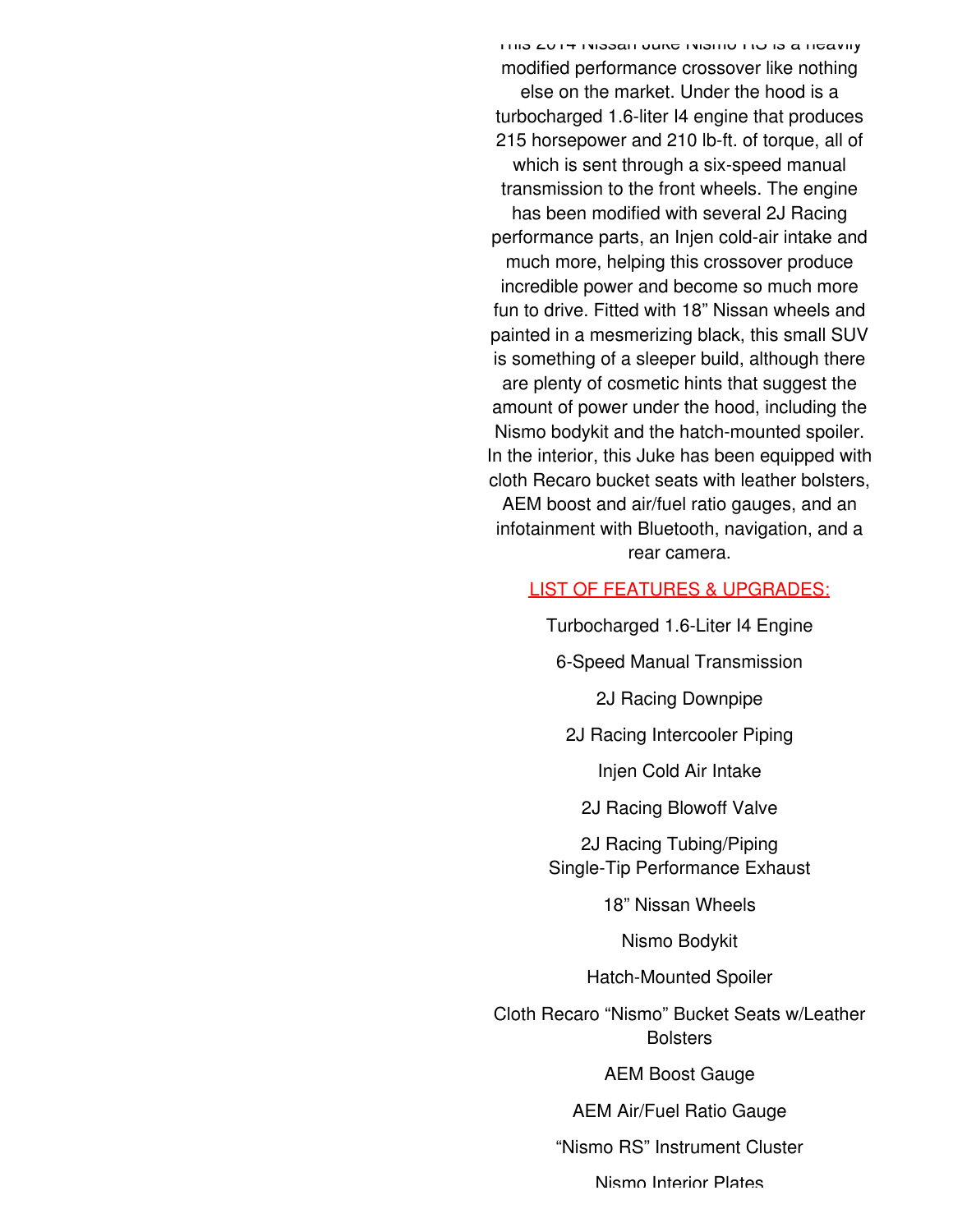Infotainment w/Navigation, Bluetooth, Rear Camera

### Rockford Fosgate Sound System

And Much More!

This modified Japanese crossover is a highperformance beast with plenty of features, making it the perfect car to take home today!

At RPM Garage we love taking care of our customers and we are all about building a relationship with our clients to continue helping them in each and every one of their car needs for years to come. Become a part of our family and visit our showroom today!

We offer free airport pick-up, extended warranties, worldwide shipping, and much more! We welcome third party inspections! We love TRADE-INS!!

EXCELLENT FINANCING OPTIONS!

# CONTACT OUR SALES TEAM AT: 972-590-8689 [sales@rpmgaragetx.com](mailto:sales@rpmgaragetx.com)

[www.rpmgaragetx.com](http://www.rpmgaragetx.com)

## [CLICK](https://rpmgaragetx.com/sell-us-your-car) HERE TO SELL US YOUR CAR!

We would love to buy your car. Click the text above ^^^ to get an appraisal quote as soon a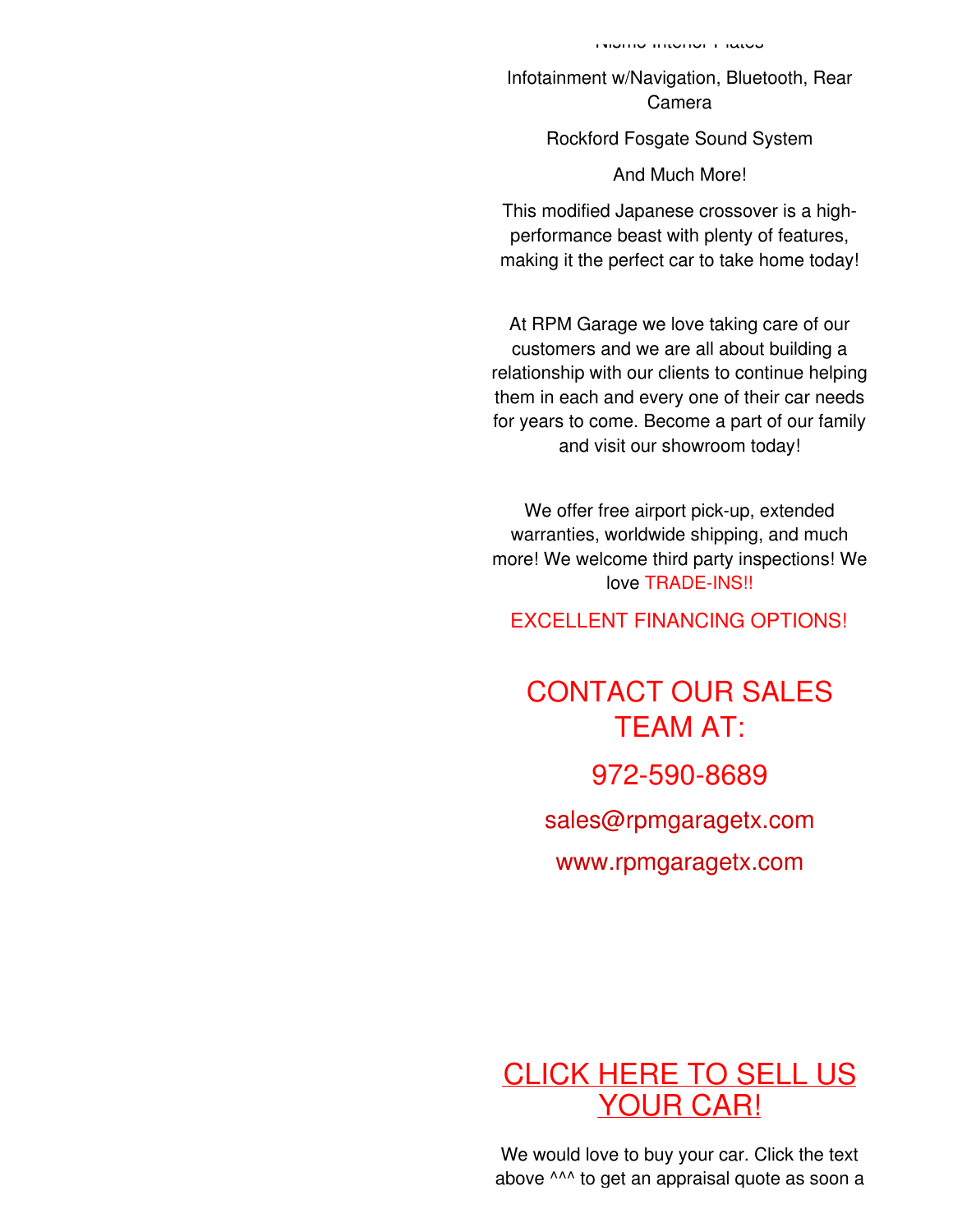possible on your car, we would love to check it out. Whether you buy a car from us or not, we will still pay more for it than nearly any other dealership!

above  $\mathcal{L}^{\mathcal{L}}$  to get an approximately denote as soon as soon as soon as soon as soon as soon as soon as

## HOURS OF OPERATION:

Monday - Friday: 10AM - 6PM Saturday: 10AM - 5PM Sunday: Closed

2014 Nissan JUKE NISMO RS With Upgrades RPM Garage - 972-590-8689 - View this car on our website a[trpmgaragetx.com/7076922/ebrochure](https://rpmgaragetx.com/vehicle/7076922/2014-nissan-juke-nismo-rs-with-upgrades-dallas-tx-75229/7076922/ebrochure)



2014 Nissan JUKE NISMO RS With Upgrades

RPM Garage - 972-590-8689 - View this car on our website a[trpmgaragetx.com/7076922/ebrochure](https://rpmgaragetx.com/vehicle/7076922/2014-nissan-juke-nismo-rs-with-upgrades-dallas-tx-75229/7076922/ebrochure)

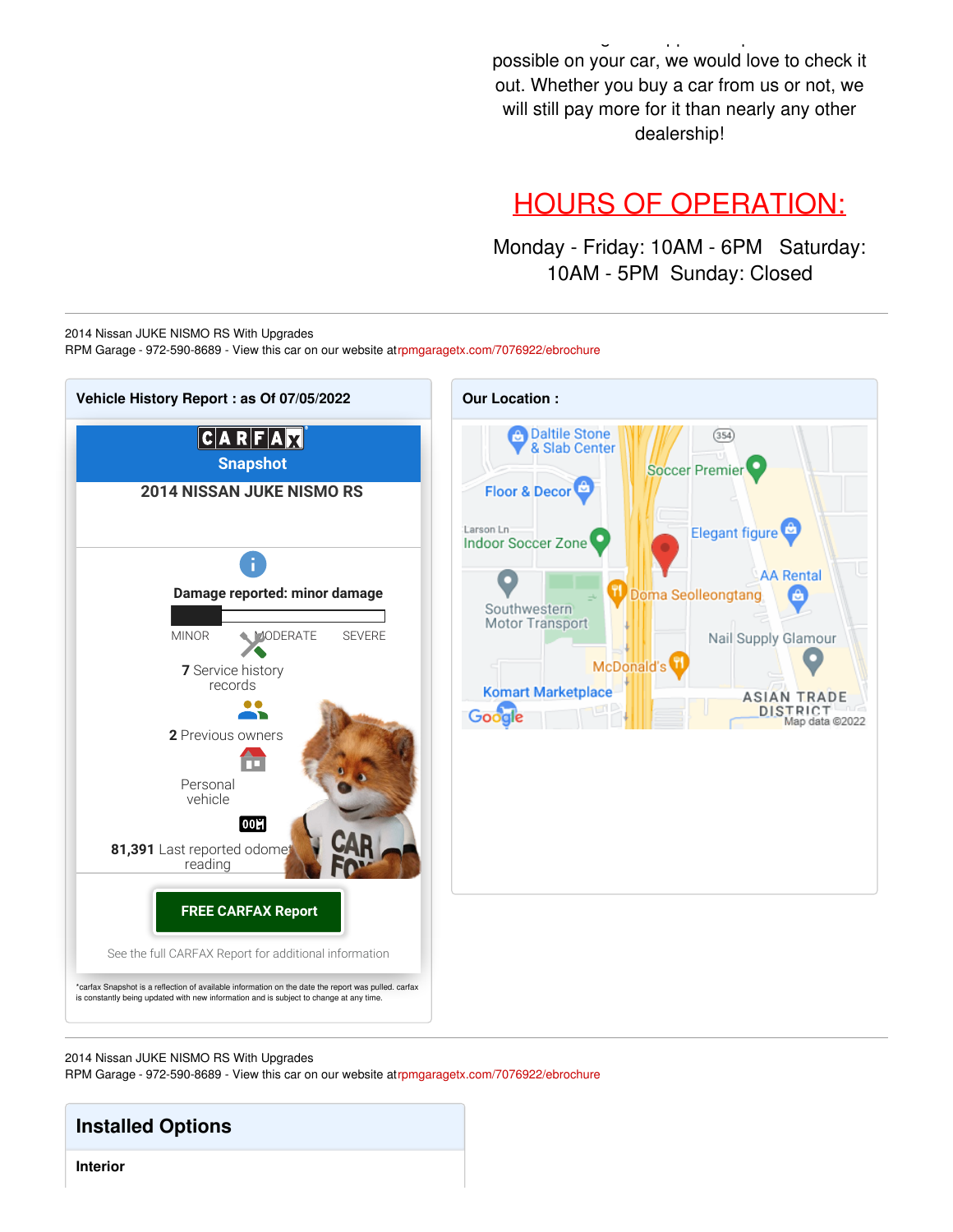- 1 12V DC Power Outlet- 1 Seatback Storage Pocket
- 4-Way Passenger Seat -inc: Manual Recline and Fore/Aft Movement
- 6-Way Driver Seat -inc: Manual Recline, Height Adjustment and Fore/Aft Movement
- 60-40 Folding Bench Front Facing Fold Forward Seatback Rear Seat Air Filtration
- Analog Appearance- Automatic Air Conditioning- Cargo Area Concealed Storage
- Cargo Space Lights- Carpet Floor Trim- Cruise Control w/Steering Wheel Controls
- Day-Night Rearview Mirror- Delayed Accessory Power- Driver And Passenger Door Bins
- Driver And Passenger Visor Vanity Mirrors Driver Foot Rest- Engine Immobilizer
- Fade-To-Off Interior Lighting
- Fixed Front Head Restraints and Manual Adjustable Rear Head Restraints
- Front Cupholder- Front Map Lights- Full Carpet Floor Covering- Full Cloth Headliner
- Full Floor Console w/Storage and 1 12V DC Power Outlet
- Gauges -inc: Speedometer, Odometer, Engine Coolant Temp, Tachometer, Trip Odometer and Trip Computer
- Glove Box- HVAC -inc: Underseat Ducts
- Interior Trim -inc: Simulated Carbon Fiber Instrument Panel Insert, Body-Colored Door Panel Insert, Simulated Carbon Fiber Console Insert, Chrome/Metal-Look Interior Accents and Simulated Suede Upholstered Dashboard
- Leather Gear Shifter Material- Leather/Simulated Suede Steering Wheel
- Manual Tilt Steering Column- Outside Temp Gauge- Perimeter Alarm
- Power 1st Row Windows w/Driver 1-Touch Up/Down
- Power Door Locks w/Autolock Feature- Power Rear Windows
- Proximity Key For Doors And Push Button Start Rear Cupholder
- Recaro Front Bucket Seats
- Remote Keyless Entry w/Integrated Key Transmitter, Illuminated Entry, Illuminated Ignition Switch and Panic Button
- Remote Releases -Inc: Mechanical Fuel- Seats w/Leatherette Back Material
- Simulated Suede Door Trim Insert- Simulated Suede/Leather Seat Trim- Trip Computer
- Valet Function

#### **Exterior**

- Auto Off Aero-Composite Halogen Headlamps- Black Grille w/Chrome Accents
- Black Side Windows Trim and Black Front Windshield Trim Body-Colored Door Handles
- Body-Colored Front Bumper w/Colored Rub Strip/Fascia Accent
- Body-Colored Rear Bumper w/Colored Rub Strip/Fascia Accent
- Clearcoat Paint w/Badging- Colored Power Side Mirrors w/Manual Folding
- Compact Spare Tire Mounted Inside Under Cargo- Deep Tinted Glass
- Fixed Rear Window w/Fixed Interval Wiper and Defroster- Front License Plate Bracket
- Fully Galvanized Steel Panels- Liftgate Rear Cargo Access- Lip Spoiler
- Rocker Panel Extensions and Body-Colored Fender Flares- Steel Spare Wheel
- Tailgate/Rear Door Lock Included w/Power Door Locks Tires: P225/45R18 Summer
- Variable Intermittent Wipers- Wheels w/Machined w/Painted Accents Accents
- Wheels: 18" NISMO

#### **Safety**

- 1 12V DC Power Outlet- 1 Seatback Storage Pocket
- 4-Way Passenger Seat -inc: Manual Recline and Fore/Aft Movement
- 6-Way Driver Seat -inc: Manual Recline, Height Adjustment and Fore/Aft Movement
- 60-40 Folding Bench Front Facing Fold Forward Seatback Rear Seat Air Filtration
- Analog Appearance- Automatic Air Conditioning- Cargo Area Concealed Storage
- Cargo Space Lights- Carpet Floor Trim- Cruise Control w/Steering Wheel Controls
- Day-Night Rearview Mirror- Delayed Accessory Power- Driver And Passenger Door Bins
- Driver And Passenger Visor Vanity Mirrors Driver Foot Rest- Engine Immobilizer
- Fade-To-Off Interior Lighting
- Fixed Front Head Restraints and Manual Adjustable Rear Head Restraints
- Front Cupholder- Front Map Lights- Full Carpet Floor Covering- Full Cloth Headliner
- Full Floor Console w/Storage and 1 12V DC Power Outlet
- Gauges -inc: Speedometer, Odometer, Engine Coolant Temp, Tachometer, Trip Odometer and Trip Computer
- Glove Box- HVAC -inc: Underseat Ducts
- Interior Trim -inc: Simulated Carbon Fiber Instrument Panel Insert, Body-Colored Door Panel Insert, Simulated Carbon Fiber Console Insert, Chrome/Metal-Look Interior Accents and Simulated Suede Upholstered Dashboard
- Leather Gear Shifter Material- Leather/Simulated Suede Steering Wheel
- Manual Tilt Steering Column- Outside Temp Gauge- Perimeter Alarm
- Power 1st Row Windows w/Driver 1-Touch Up/Down
- Power Door Locks w/Autolock Feature- Power Rear Windows
- Proximity Key For Doors And Push Button Start Rear Cupholder
- Recaro Front Bucket Seats
- Remote Keyless Entry w/Integrated Key Transmitter, Illuminated Entry, Illuminated Ignition Switch and Panic Button
- Remote Releases -Inc: Mechanical Fuel- Seats w/Leatherette Back Material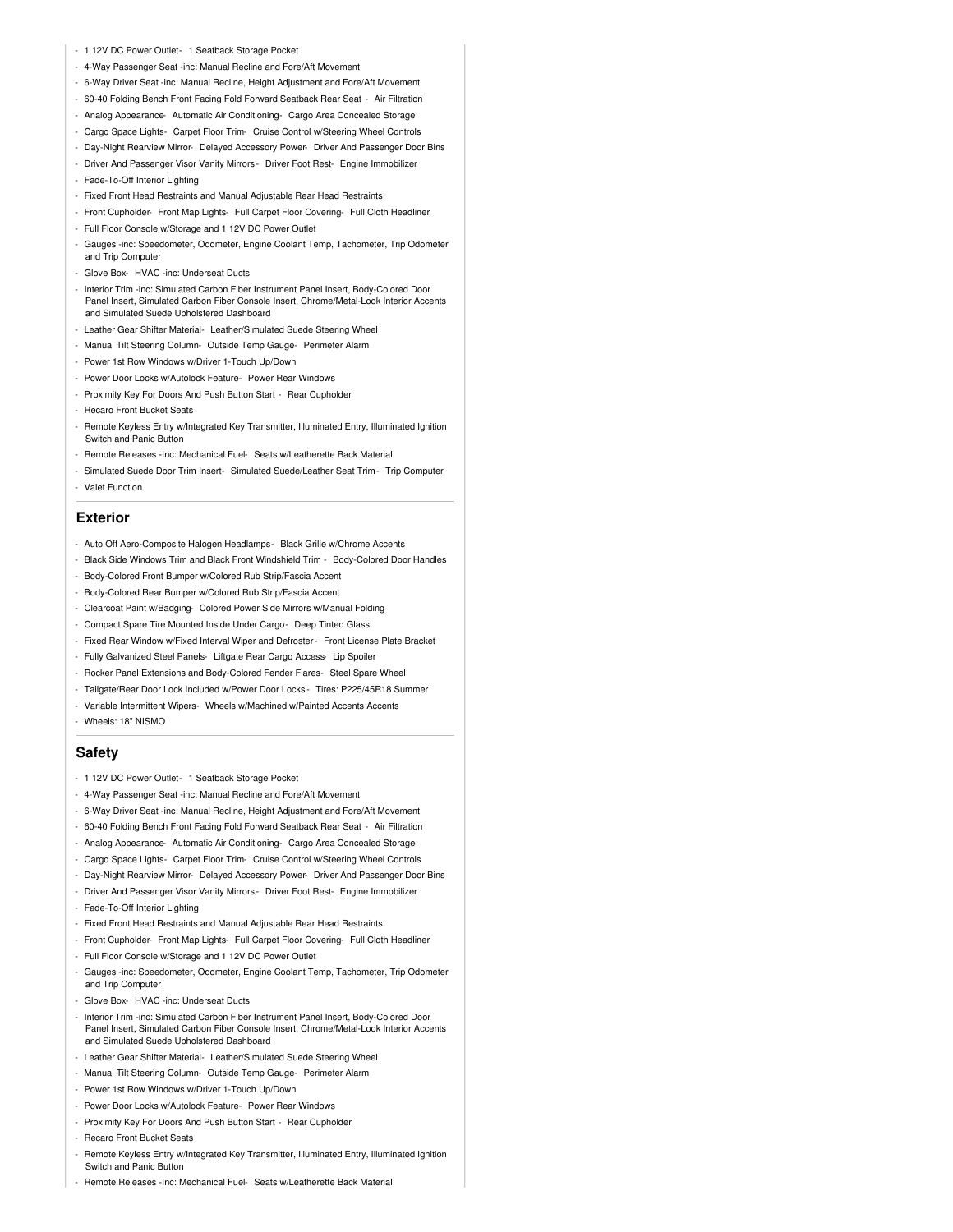- Simulated Suede Door Trim Insert- Simulated Suede/Leather Seat Trim- Trip Computer - Valet Function

#### **Mechanical**

- 110 Amp Alternator- 13.2 Gal. Fuel Tank
- 4-Wheel Disc Brakes w/4-Wheel ABS, Front And Rear Vented Discs and Brake Assist
- 62-Amp/Hr Maintenance-Free Battery w/Run Down Protection- 915# Maximum Payload
- Axle Ratio: 4.214- Electric Power-Assist Speed-Sensing Steering
- Engine: 1.6L 16-Valve DOHC I4 -inc: Direct Injection Gasoline (DIG) Turbo
- Front And Rear Anti-Roll Bars- Front-Wheel Drive- GVWR: 3,902 lbs
- Gas-Pressurized Shock Absorbers- Mechanical Limited Slip Differential
- Single Stainless Steel Exhaust- Sport Tuned Suspension
- Strut Front Suspension w/Coil Springs- Torsion Beam Rear Suspension w/Coil Springs
- Transmission: 6-Speed Manual

 $\overline{\phantom{a}}$ 

| <b>Option Packages</b>                                                                                                                                                                                                                                                                                                                                                                                                                                                                    |         |  |  |
|-------------------------------------------------------------------------------------------------------------------------------------------------------------------------------------------------------------------------------------------------------------------------------------------------------------------------------------------------------------------------------------------------------------------------------------------------------------------------------------------|---------|--|--|
| <b>Factory Installed</b><br><b>Packages</b>                                                                                                                                                                                                                                                                                                                                                                                                                                               |         |  |  |
| [U01] NAVIGATION PACKAGE<br>-inc: XM NavTraffic capability,<br>Secure Digital (SD) Card-<br>Based (DISC), Navigation<br>System w/5" Color<br>Touchscreen Display, SiriusXM<br>satellite radio capability and<br>rearview monitor. Rockford<br>Fosgate ecoPUNCH Premium<br>Audio System, powered<br>subwoofer, USB Interface                                                                                                                                                               | \$1,200 |  |  |
| [U02] NAVIGATION PACKAGE<br>-inc: rearview mirror, Rockford<br>Fosgate ecoPUNCH Premium<br>Audio System, powered<br>subwoofer, NissanConnect<br>w/Navigation, 5.8" color touch-<br>screen monitor, Nissan Voice<br>Recognition for audio and<br>navigation, SiriusXM Traffic,<br>SirriusXM Travel Link (fuel<br>prices, weather, movie listings,<br>and stock info), streaming<br>audio via Bluetooth, hands-free<br>text messaging assistant and<br>NissanConnect Apps, USB<br>Interface | \$1,350 |  |  |
| [L94] NISMO CARPETED FLOOR MATS &<br><b>CARGO MAT</b>                                                                                                                                                                                                                                                                                                                                                                                                                                     | \$220   |  |  |
| [L95] NISMO CARPETED FLOOR MATS &<br>CARGO MAT (L95)                                                                                                                                                                                                                                                                                                                                                                                                                                      | \$220   |  |  |
| [N92] ILLUMINATED STAINLESS KICK<br><b>PLATES</b><br>-inc: Stainless steel                                                                                                                                                                                                                                                                                                                                                                                                                | \$350   |  |  |
|                                                                                                                                                                                                                                                                                                                                                                                                                                                                                           |         |  |  |
| [N93] INTERIOR ILLUMINATION<br>PACKAGE<br>-inc: Interior Accent Lighting,<br><b>Illuminated Kick Plates</b>                                                                                                                                                                                                                                                                                                                                                                               | \$505   |  |  |
| [N94] CENTER ARMREST<br>\$250                                                                                                                                                                                                                                                                                                                                                                                                                                                             |         |  |  |
| [Z66] ACTIVATION DISCLAIMER                                                                                                                                                                                                                                                                                                                                                                                                                                                               |         |  |  |

 $\sim$